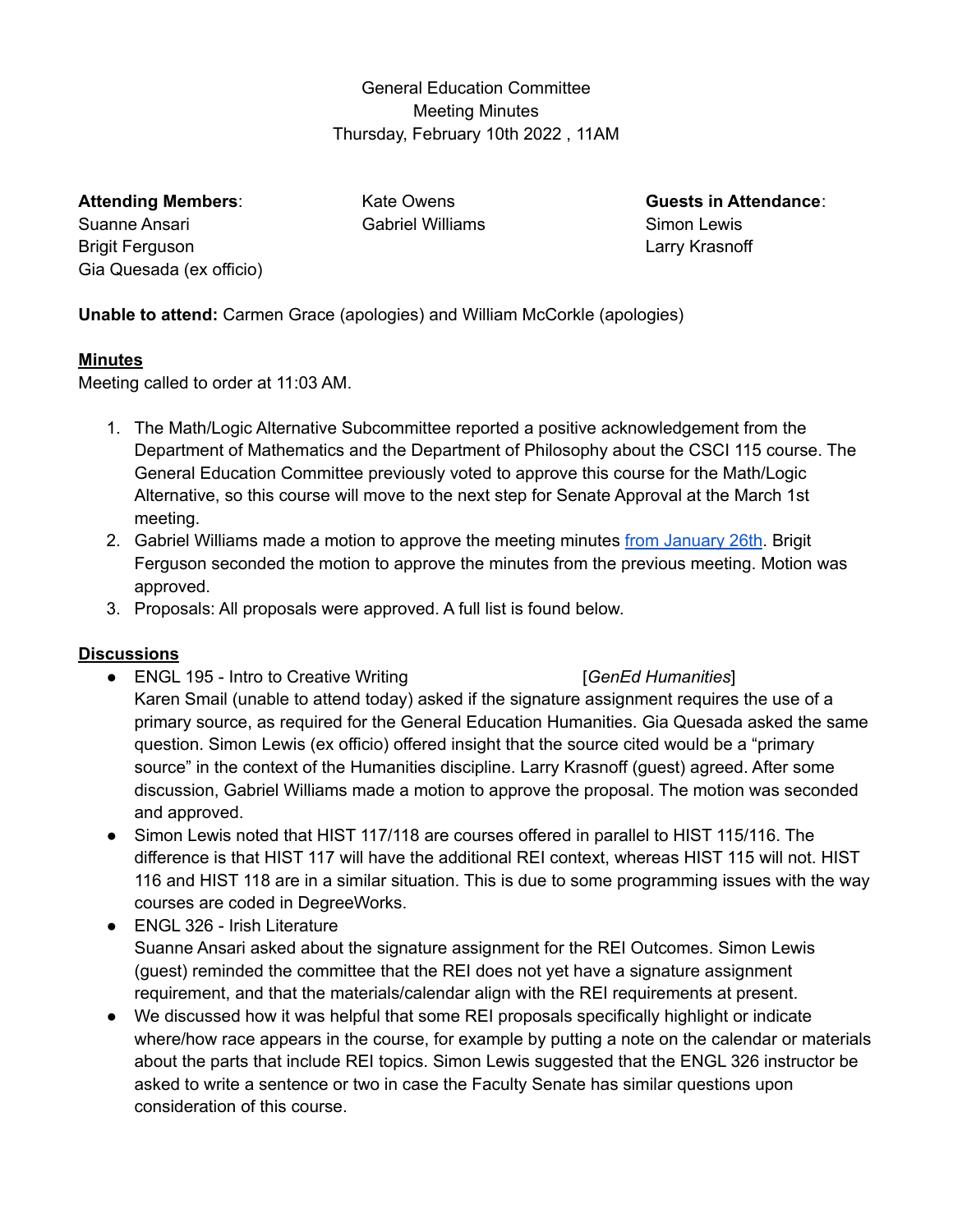# **Approved Proposals**

| ARTH 254 - African American Art                                   | [GenEd Humanities] |                             |
|-------------------------------------------------------------------|--------------------|-----------------------------|
| ENGL 192 - Appreciation of Literature and Film                    | [GenEd Humanities] |                             |
| <b>ENGL 195 - Intro to Creative Writing</b>                       | [GenEd Humanities] |                             |
| HIST 117 - Pre-Modern History/ Global Race, Equity, and Inclusion |                    | [GenEd History: Pre-Modern] |
| HIST 118 - Modern History/ Global Race, Equity, and Inclusion     |                    | [GenEd History: Modern]     |
| HONS 264 - Honors Colloquium, Global Issues in the Modern World   |                    | [REI: Global Context]       |
| HONS 265 - Honors Colloquium, US Issues in the Modern World       |                    | [REI: US Context]           |
| HONS 388 - Advanced Seminar on Global Issues in the Modern World  |                    | [REI: Global Context]       |
| HONS 389 - Advanced Seminar on US Issues in the Modern World      |                    | [REI: Global Context]       |
| PHIL 110 - Race and Value                                         |                    | [GenEd Humanities]          |
| PHIL 110 - Race and Value                                         |                    | [REI: US Context]           |
| POLI 280 - American Political Thought                             | [GenEd Humanities] |                             |
| DANC 330 - History of Non-Western Dance                           |                    | [REI: Global Context]       |
| DANC 331 - History of Western Dance                               |                    | [REI: US Context]           |
| <b>ENGL 326 - Irish Literature</b>                                |                    | [REI: Global Context]       |
| ENGL 341 - Literature of the American South, 1900-present         |                    | [REI: US Context]           |
| ENVT 363 - Race, Gender, and Environment                          |                    | [REI: US Context]           |
| SOST 200 - Introduction to Southern Studies                       |                    | [REI: US Context]           |
| SOST 241 - Studying Southern Cultures and Literature              |                    | [REI: US Context]           |
|                                                                   |                    |                             |

# **Agenda**

1. Approval of the Minutes from the January 26, 2022 meeting: [https://docs.google.com/document/d/1H-3mKuSrZ6lDMrZQ23Ryrtho0qjDaGpRSvx\\_S4Z0Kk/edit](https://docs.google.com/document/d/1H-3mKuSrZ6lDMrZQ23Ryrtho0qjDaGpRSvx_S4Z0Kk/edit)

2. Discussion of proposals on our curriculog agenda for approval:

● <https://cofc.curriculog.com/agenda:258/form>

# Proposals

| $\triangleright$ ARTH 254 - African American Art                                         | [GenEd Humanities] |                             |  |
|------------------------------------------------------------------------------------------|--------------------|-----------------------------|--|
| $\vee$ ENGL 192 - Appreciation of Literature and Film                                    | [GenEd Humanities] |                             |  |
| $\vee$ ENGL 195 - Intro to Creative Writing                                              |                    | [GenEd Humanities]          |  |
| ✔ HIST 117 - Pre-Modern History/ Global Race, Equity, and Inclusion                      |                    | [GenEd History: Pre-Modern] |  |
| ✔ HIST 118 - Modern History/ Global Race, Equity, and Inclusion                          |                    | [GenEd History: Modern]     |  |
| ✔ HONS 264 - Honors Colloquium, Global Issues in the Modern World                        |                    | [REI: Global Context]       |  |
| ✔ HONS 265 - Honors Colloquium, US Issues in the Modern World                            |                    | [REI: US Context]           |  |
| ✔ HONS 388 - Advanced Seminar on Global Issues in the Modern World [REI: Global Context] |                    |                             |  |
| $\checkmark$ HONS 389 - Advanced Seminar on US Issues in the Modern World                |                    | [REI: Global Context]       |  |
| $\vee$ PHIL 110 - Race and Value                                                         |                    | [GenEd Humanities]          |  |
| $\vee$ PHIL 110 - Race and Value                                                         |                    | [REI: US Context]           |  |
| $\triangleright$ POLI 280 - American Political Thought (crosslisted as PHIL 220)         |                    | [GenEd                      |  |
| Humanities]                                                                              |                    |                             |  |
|                                                                                          |                    |                             |  |

● <https://cofc.curriculog.com/agenda:260/form>